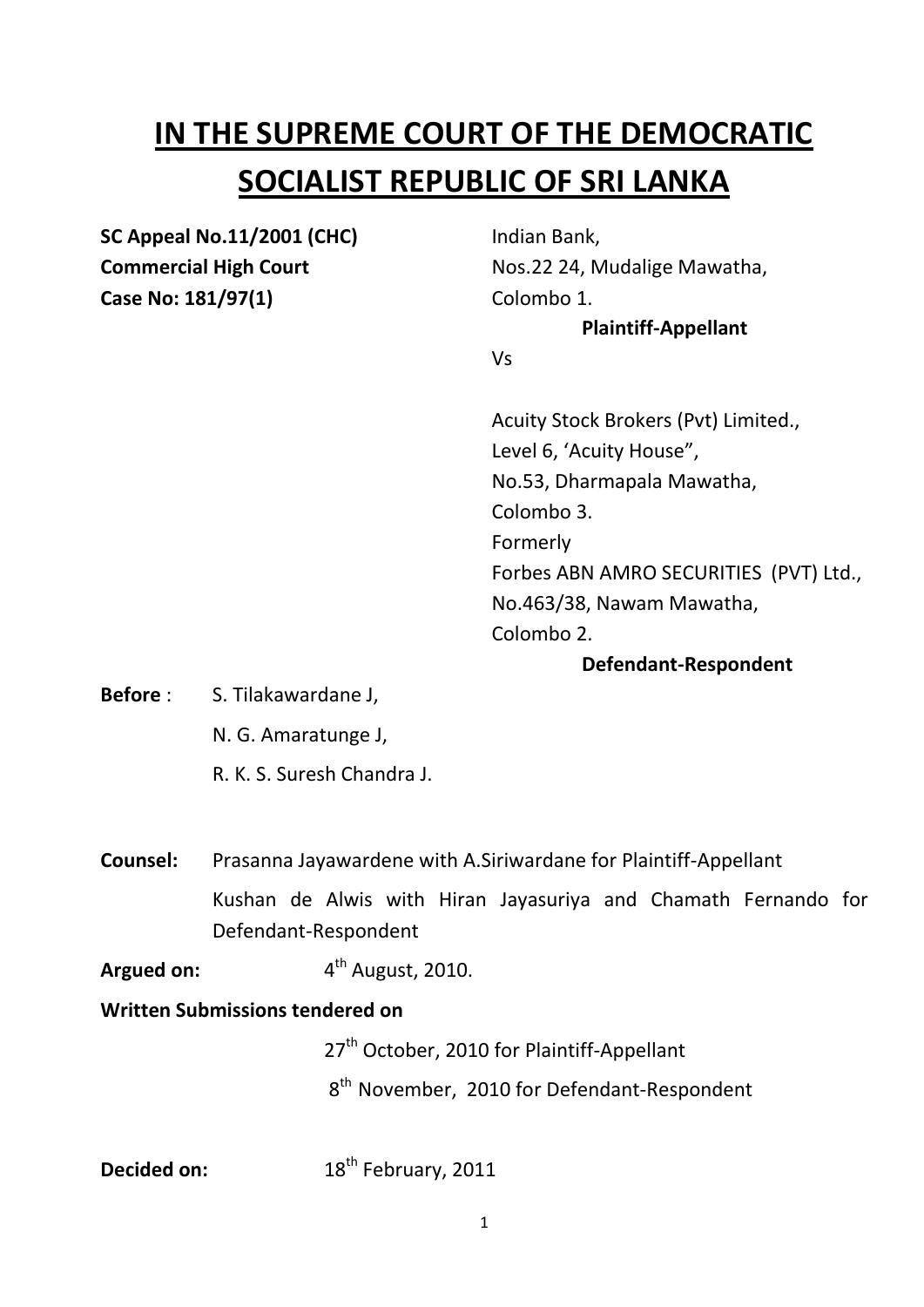## **R. K. S. Suresh Chandra J,**

This is an appeal from the judgment of the Commercial High Court whereby the action of the Plaintiff-Appellant was dismissed.

The Plaintiff-Appellant instituted action in the Commercial High Court against the Defendant Respondent to recover a sum of Rs.5,558,841/- with legal interest thereon.

In it's plaint the Appellant stated inter alia that one M.Sivasubramaniam was a customer of the Bank and maintained a current account and that he was also a customer of the Respondent who carried on business as a stockbroker, that the Respondent bought and sold shares on behalf of the said M.Sivasubramaniam and the Respondent held such shares on behalf of and for the account of the said Sivasubramaniam. On or about the  $21<sup>st</sup>$  of January 1994 the said Sivasubramaniam had requested the Appellant to lend and advance monies to him by way of an Overdraft facility granted on his current account. That by the promise and/or contract and/or agreement in writing dated  $21<sup>st</sup>$  January 1994 the Respondent had held out and assured the Appellant that (a) the Respondent held the shares listed therein and (b) that the Respondent shall credit all the sale proceeds of these shares to the current account of M.Sivasubramniam with the Appellant Bank.

Upon the basis of this assurance given by the Respondent, the Appellant had lent and advanced monies to the said Sivasubramaniam by way of an Overdraft Facility granted upon the said current account. That the said Sivasubramaniam had failed and neglected to repay a sum of Rs.6,385,077/42 which was due and owing to the Appellant upon the said overdraft facility, that the Appellant requested the Respondent to ensure that the sale proceeds of the shares were credited to the aforesaid current account. On or about the  $21<sup>st</sup>$  of December 1994, the Appellant had become aware that the Respondent had acted in breach of the agreement and undertaking given by them and that the respondent had failed and neglected and was unable to credit the sale proceeds of the shares to the aforesaid current account. The monies remained due and owing to the Appellant. Had the Respondent acted in accordance with the undertaking given by them, the Appellant would have received a sum of Rs.5,558,841/- being the market value of the shares in reduction of the monies which remained due and owing and unpaid to the Appellant. That the Respondent's wrongful and unlawful breach of the agreement and undertaking had caused the Appellant to suffer loss and damage in a sum of Rs.5,558,841 and that the Respondent was liable to pay the said sum.

The Respondent took up the position in its answer that the letter dated  $21<sup>st</sup>$  January 1994 was issued on the specific instructions of the said Sivasubramaniam, that on or about 25<sup>th</sup> March 1994 they received instructions from the said Sivasubramaniam that the shares held in his favour with the Respondent be sold and the monies be remitted to Seylan Merchant Bank, consequent upon which a tripartite agreement was entered into between Seylan Merchant Bank, M.Sivasubramaniam and the Respondent. That the instructions given by the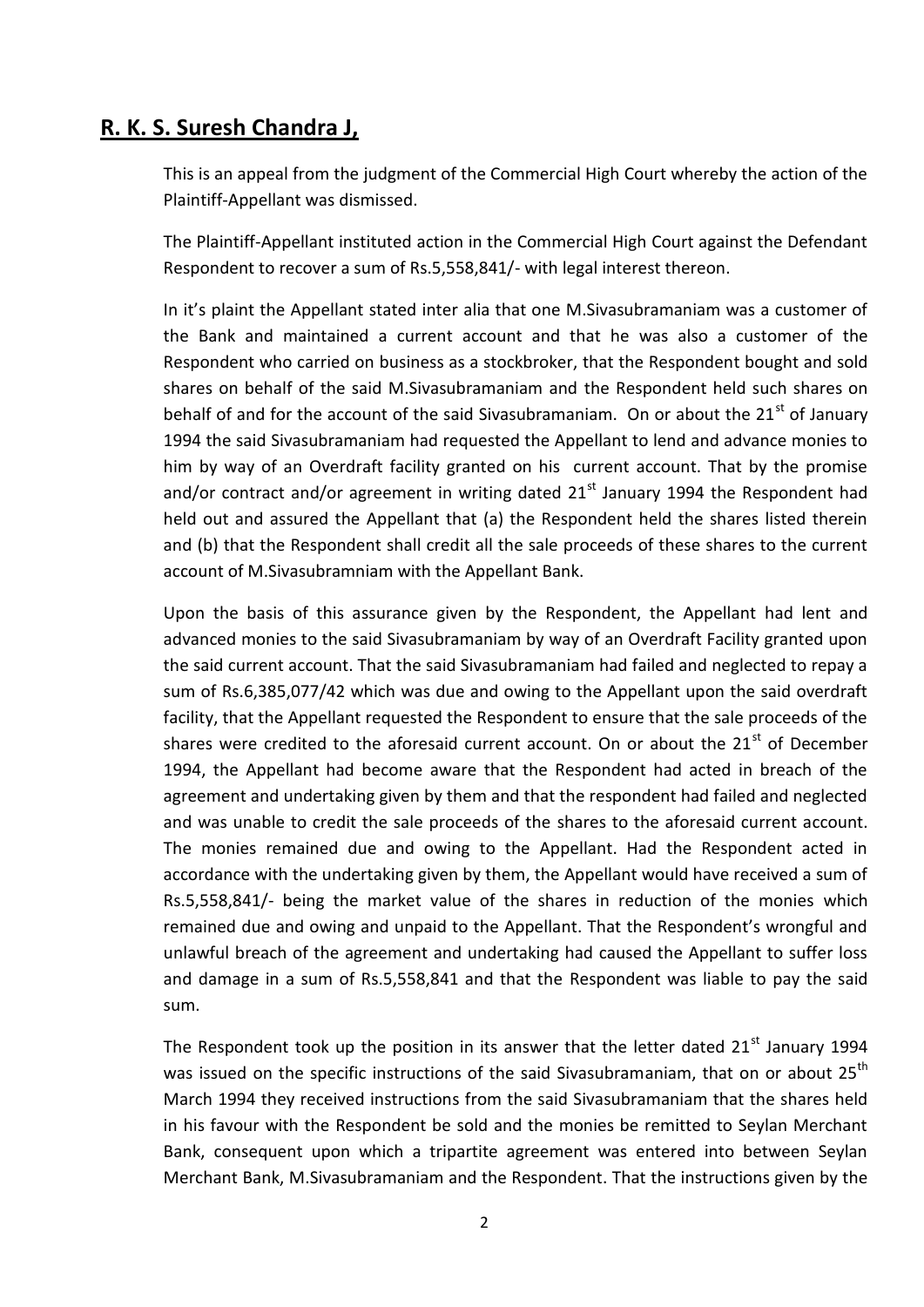said M.sivasubramaniam to the Respondent to credit the said account maintained at the Appellant Bank by the said Sivasubramaniam with all sales proceeds of the said shares and/or stocks was countermanded and/or revoked with effect from  $25<sup>th</sup>$  March 1994, that the purported promise and/or agreement and/or contract relied on by the Appellant was unenforceable against the Respondent and that the said writing was not a promise and/or agreement and/or contract.

After trial the Commercial High Court by its judgment dated  $11<sup>th</sup>$  May 2001 dismissed the action of the Appellant on the ground that the Respondent was bound to act on the instructions of M.Sivasubramaniam, that the letter dated  $21<sup>st</sup>$  January 1994 (P3) cannot be considered as a legally enforceable document as there was an absence of consideration and that the Respondent credited monies being the sales proceeds of shares held by M.Sivasubramaniam to his account held at the Appellant Bank until M.Sivasubramaniam countermanded such instructions. The learned High Court Judge has assumed that it is the English Law that applies by stating that 'consideration' is a requisite of a contract and concluded that a perusal of document P3 shows that there is a total lack of consideration and hence unenforceable.

The main argument of learned Counsel for the Appellant was based on the legality of the document dated  $21^{st}$  January 1994 (P3). His contention was that the Roman Dutch Law applied and that the said document P3 was enforceable against the Respondent and that even under the English Law as developed in later times it would be so. The argument of the learned Counsel for the Respondent was that the said agreement was unenforceable as according to English Law there had to be consideration and since that element was lacking the said agreement was not enforceable.

The Agreement (P3) on which the Appellant rests its case was an undertaking given by the Respondent to the Appellant on the basis of instructions given to them by M.Sivasubramaniam. The said undertaking had been given with all seriousness as was seen from the fact that when they had quoted the Account number of the client erroneously they acknowledged the corrected number of the account subsequently. The Respondent was a stockbroker and held the shares of the said Sivasubramaniam and was in control of the said shares and they had been given specific instructions regarding the sale and the acts to be performed on the sale of such shares.

The Respondent having undertaken to remit the proceeds of the sale of shares to the Appellant had subsequently entered into a tripartite agreement with the said Sivasubramaniam and Seylan Bank which had the effect of not being able to proceed with the undertaking given to the Appellant Bank. Although this agreement had been entered into by the Respondent, they did not take steps to inform the Appellant Bank that their client Sivasubramaniam had countermanded the said agreement with the Appellant by giving new instructions. Without informing the Appellant Bank of the new agreement, they had sold the shares and remitted the monies to Seylan Bank. The Respondent had informed the Appellant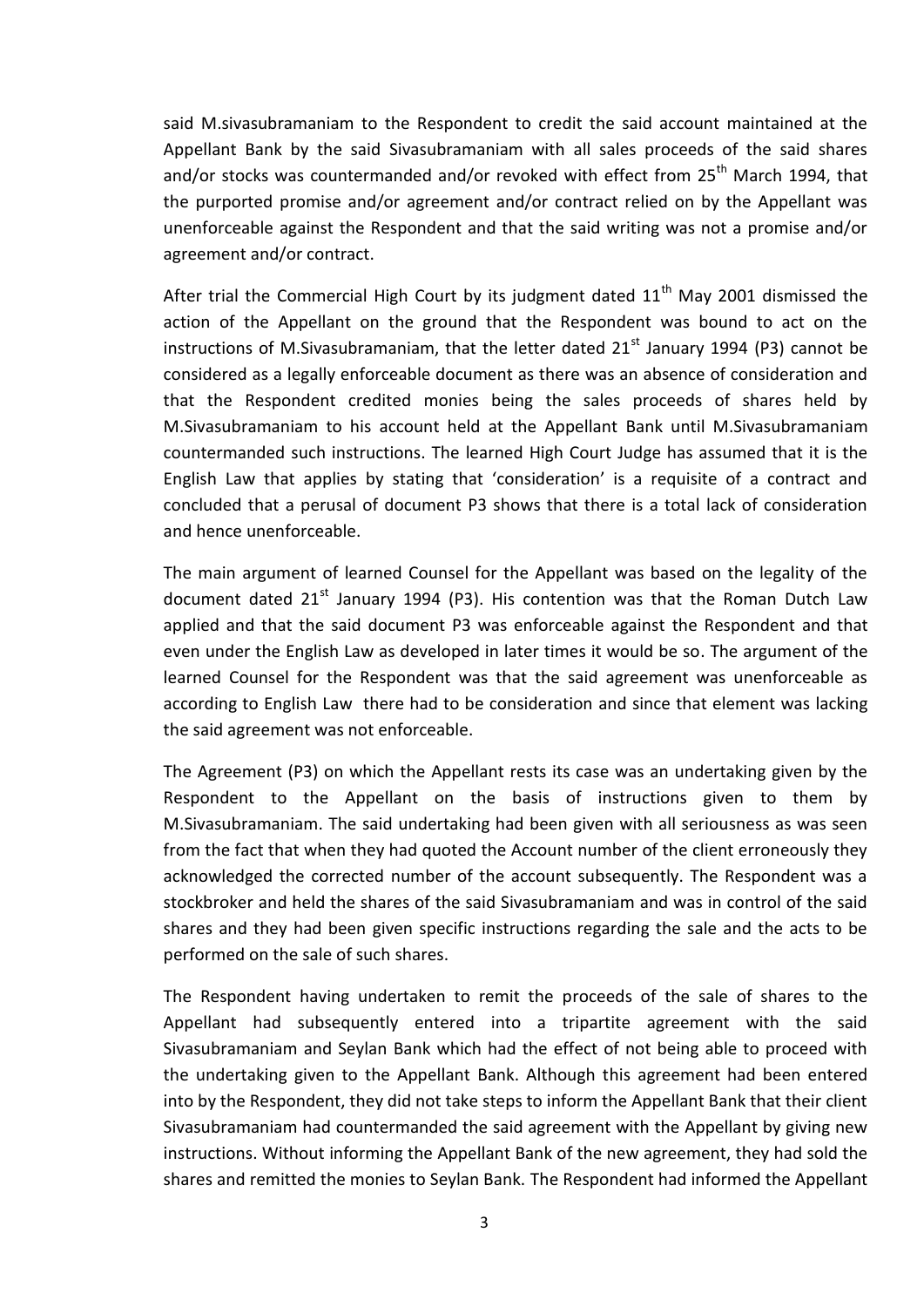Bank about the countermanding of the agreement only after the Appellant Bank had sent letter dated  $17<sup>th</sup>$  December 1994 (P8) requesting the Respondent to sell the shares and remit the proceeds to the Appellant Bank as agreed in P3. In reply to this request in P8 the Respondent had for the first time informed the Appellant Bank by letter dated  $21<sup>st</sup>$ December 1994 (P9) that their client Sivasubramniam had entered into a tri-partite agreement with another Bank and that action had been taken according to the said agreement and that there were no shares held by Sivasubramaniam in his share trading accounts. The Respondent had therefore failed to inform the Appellant Bank about the position taken up in P9 although they knew about it on  $26<sup>th</sup>$  March 1994 as they were one of the parties to the said tri-partite agreement. It is thereafter that the Appellant sought to take steps to recover the monies due to them by sending a letter of demand on  $11<sup>th</sup>$  January 1995 (P10) and instituting action thereafter. The aforesaid conduct on the part of the Respondent was definitely a breach on the part of the Respondent of the undertaking given to the Appellant Bank in P3. This breach was confirmed by the Respondent by the aforesaid letter P9 when the Respondent stated very clearly and assertively that the earlier instructions were **countermanded and/or revoked.** Countermanding means cancelling or reversing a previously issued command, instruction or order. The Legal Thesaurus defines countermand as a contrary command cancelling or reversing a previous command. Even though the said letter was sent by the Respondent's Lawyers it was a situation of conveying the instructions given to them by their client. Even if the Lawyers choose to use language which has serious overtones the client( the Respondent) has to take the responsibility for same. Not only does the said document state about countermanding, it goes further to state .. and/or revoking the earlier instructions which to my mind has a double cancellation effect or a very strong assertion of such cancellation. Therefore there is no doubt that the Respondent is in breach of the undertaking given in P3.

The question then arises as to whether the Appellant could recover the monies it claimed on the basis of the breach of the said undertaking in P3. Although the Respondent had transacted with the Appellant Bank, does the said transaction become a banking transaction merely because the Appellant was a Bank. What is a Banking transaction? There is no clear cut demarcation of the transactions that one has with a Bank being classified as Banking Transactions. It is usual to consider lodging money into a bank account, withdrawing money, adding interest to an account, direct debits, deducting bank charges, basically any sort of activity involving a change of money in an account is a banking transaction which are usually listed in a bank account statement. The transaction embedded in the agreement P3 is a pure and simple contractual undertaking given by the Respondent.

The Civil Law Ordinance No.05 of 1865 introduced the English Law relating to Banks and Banking. But there are many transactions where the Banks are parties which do not come within the realm of Banking Transactions and regarding which the Roman Dutch Law applies. In my view it is the Roman Dutch Law that would apply to the transaction engulfed in the document P3. Would the said transaction amount to an enforceable contract? Under the Roman Dutch Law there should be justa causa for a contract to be valid. In the present case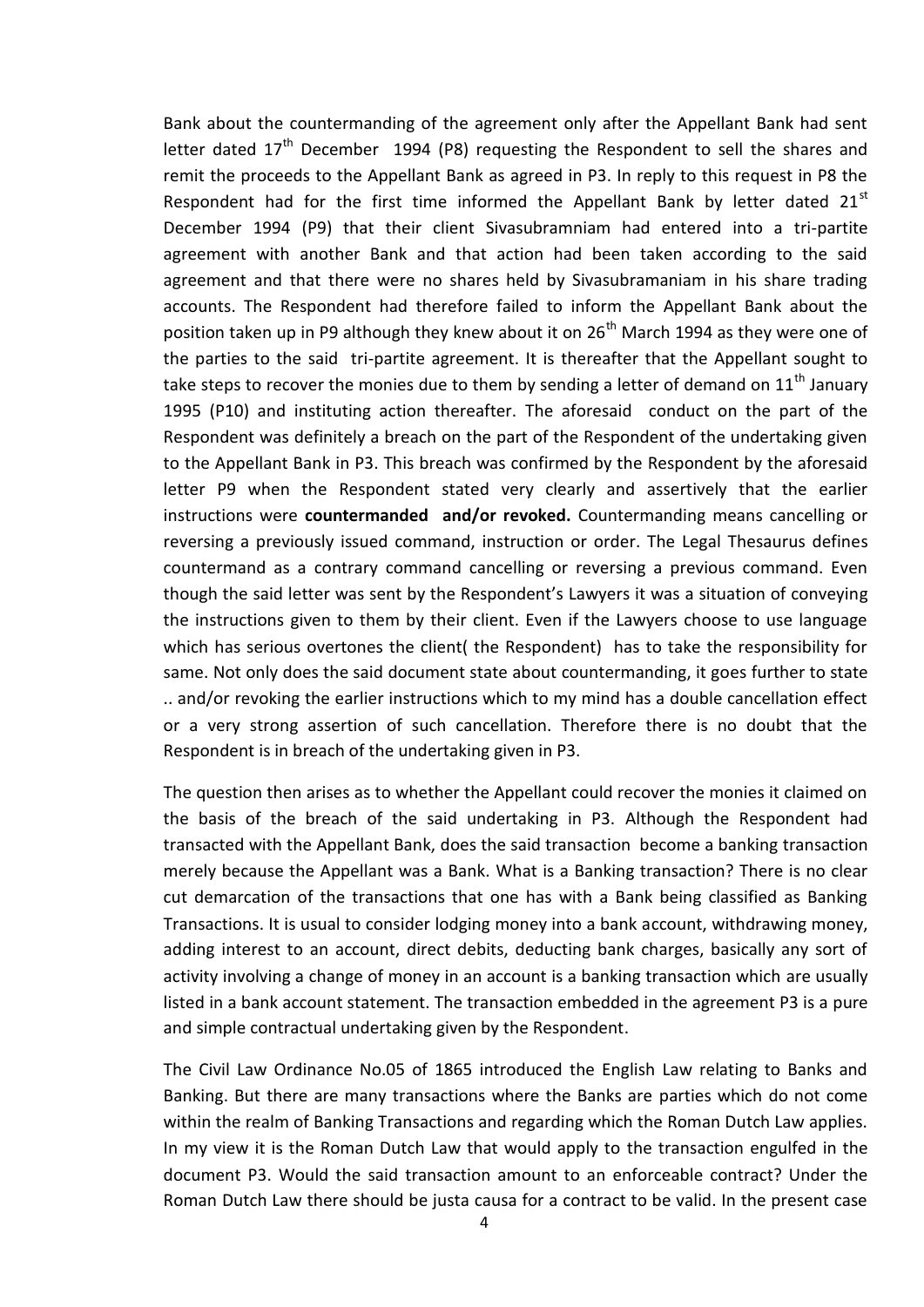the undertaking given by the Respondent would satisfy the requirement for a valid contract as it was an undertaking given with all seriousness.

In Lipton v Buchanan 8 N.L.R. 49 Wendt J stated that "Causa denotes the ground, reason, or object of a promise giving such promise a binding effect in law. It also has a much wider meaning than the English term "consideration" and comprises the motive or reason for a promise and also pure moral consideration." Further "Nude pacts made in earnest and with a deliberate mind give rise to actions, equally with contracts."

In Jayawickreme v Amarasuriya 20 N.L.R. 289 Lord Atkinson observed that under the Roman Dutch Law a promise deliberately made to discharge a moral duty or to do an act of generosity or benevolence can be enforced at law, the justa causa debendi sufficient according to the Roman Dutch Law to sustain a promise being something far wider than what the English Law treats as good consideration for a promise.

In Edward Silva v De Silva 46 NLR 510 Soertsz J stated that for all that appears to be required to support a promise and to make it enforceable is that "the agreement must be a deliberate, serious act, not one that is irrational or motiveless."

Therefore on a consideration of these authorities it is my view that P3 was an enforceable contract and that the Respondent had breached same and that the learned High Court Judge was in error in assuming that English Law applied without considering the nature of the transaction between the parties and dismissing the action of the Appellant.

Learned Counsel for the Appellant in his written submission has adverted to the fact that even in the developed English Law there have been instances where the English Courts have been flexible in dealing with the concept of consideration rigidly and that if there is evidence that the parties had acted upon the faith of a written document that the Courts would prefer to assume that the documents embodies a definite intention to be bound and will strive to implement its terms. I consider it not necessary to delve into the development of the concept of consideration in English Law as I have stated above that the Roman Dutch Law would apply to the transaction in question.

A further matter that transpired according to the evidence led in the case and which was sought to be used by the Respondent was that after giving the undertaking in P3, that they had honoured the undertaking to some extent by remitting certain monies by cheques V2 to V5 as being the sale proceeds of the shares held by the Respondent during the period  $21<sup>st</sup>$ January 1994 to 25<sup>th</sup> March 1994. These cheques had been received by the Appellant from Sivasubramaniam and not from the Respondent, and the Respondent was unable to establish that these were monies from the sale proceeds which were given to Sivasubramniam to deposit in terms of the undertaking in P3. This brings to light two aspects, firstly it is an acceptance of the obligation undertaken by them in P3 and secondly that they had acted in furtherance of that obligation. If that was the objective of the Respondent, then their argument that P3 was not an enforceable contract has necessarily to